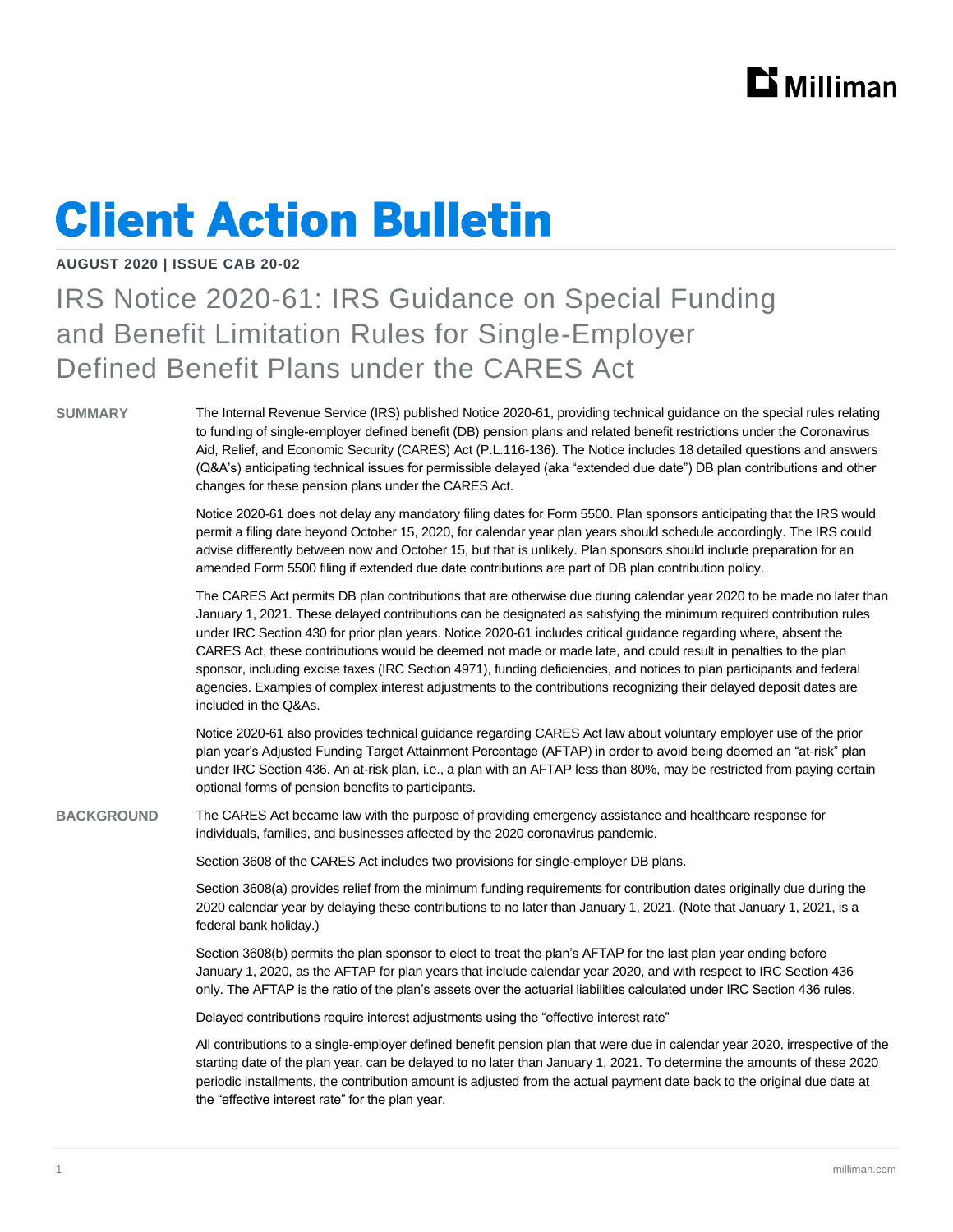The effective interest rate (IRC Section 430) is the single interest rate that would produce the same actuarial liability (the "funding target") as the funding target produced using the IRS corporate bond yield curve segment rates. This rate is used for the interest adjustment on contributions to both the due date and to the plan's valuation date. As an example, a contribution made on December 31, 2020, must be interest-adjusted first to the original due date, and then to the valuation date. For a plan year starting on January 1, 2019, the interest adjustment for this December 31, 2020, delayed contribution is for 24 months and would use the effective interest rate for the plan year that includes the actual payment date to discount from the payment date to the original due date for the delayed contribution.

#### Formal election of Section 3608(b) "look-back" AFTAP

The CARES Act permits a one-time written election by the plan sponsor to use the AFTAP from the last plan year ending before January 1, 2020, as the AFTAP for plan years that include calendar year 2020 in order to avoid applying benefit restrictions, as an "at-risk" plan, required by IRC Section 436. Those that elect to do so will need to include an additional attachment to the Form 5500 Schedule SB for any impacted plan year.

A DB plan is classified as an at-risk plan if the AFTAP is less than 80%. Applying benefit restrictions means that the choice to pay certain optional forms of pension benefits to participants can be prohibited or greatly changed. An optional form of payment that would be restricted for an at-risk DB plan is a single sum distribution, or lump sum. This could result in the participant receiving 50% of the lump sum value, while the remainder of the pension is paid as an annuity.

#### AFTAP certification on Schedule SB cannot anticipate future contributions

Notice 2020-61 includes guidance for the associated certification of the plan's AFTAP by the plan's enrolled actuary on Schedule SB. Notice 2020-61 emphasizes that an enrolled actuary is prohibited from certifying the AFTAP on Schedule SB without evidence of a contribution to the pension trust. This has not changed from certification requirements under the law prior to the CARES Act.

#### Anticipated amended Form 5500 filings

With proper filing extensions granted by the IRS, these DB plans can file Form 5500 no later than 91/2 months after the end of the plan year. Form 5500, Schedule SB, generally must be signed by the plan's enrolled actuary based on evidence of contributions made no later than 8½ months after the end of the plan year. Form 5500 filings are associated with meeting accounting promulgations under Accounting Standards Codification (ASC) Section 960, IRS tax deductibility laws, and AFTAP certification rules.

Plan sponsors with a plan year that starts on January 1, 2019, will need to decide whether or not to file the plan year 2019 Form 5500 with the enrolled actuary's certification of the plan year 2019 AFTAP with contributions to date only, and then later amend the Schedule SB when the permissible delayed contributions are made. Note that other Form 5500 schedules will also need to be amended, such as Schedule H. It is anticipated that the plan sponsor will file an amended Form 5500 as soon as practicable after the final extended date contribution is made.

#### Other: Fiscal year-end disclosures under ASC 715-30, IRC Section 404 tax deduction, and PBGC Variable Rate premium final filing

The CARES Act does not affect any of the requirements and associated rules for compliance with ASC 715-30, disclosure of the pension plan financial statements ("footnotes") that are part of the report to shareholders and the U.S. Securities and Exchange Commission (SEC).

The CARES Act does not affect the tax deduction to which a taxpayer may be entitled for contributions under IRC Section 404. If the CARES Act extended date contribution is made subsequent to the end of the taxpayer's tax year, it appears that the tax deduction qualifies for the tax year in which it is made. Because Milliman does not practice tax law, taxpayers should seek guidance from their tax counsel.

The Pension Benefit Guaranty Corporation (PBGC) issued a memo on its website on July 20, 2020 to employers covered by the PBGC single-employer plan insurance program, emphasizing that the final date on which contributions can be made and be recognized for the calculation for the final premium payment year 2020 PBGC unfunded vested benefit will not be extended to the same date that the CARES Act permits a delay. Further, the PBGC does not permit the final premium payment filing to be amended.